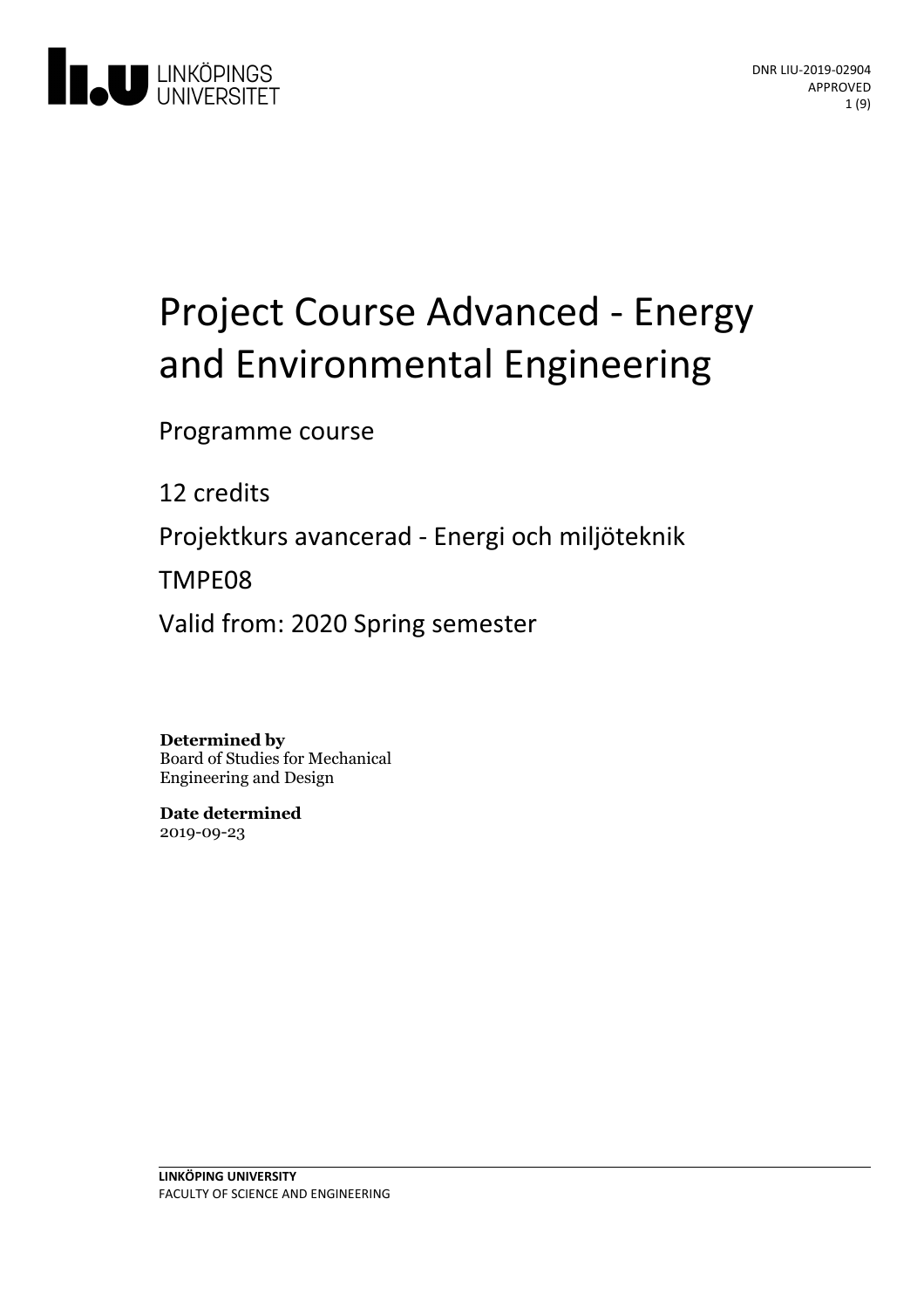# Main field of study

Energy and Environmental Engineering

Course level

Second cycle

### Advancement level

A1X

### Course offered for

Mechanical Engineering, M Sc in Engineering

### Entry requirements

Note: Admission requirements for non-programme students usually also include admission requirements for the programme and threshold requirements for progression within the programme, or corresponding.

### Prerequisites

Prior courses within the programme and Master specialization.

# Intended learning outcomes

The course seeks to consolidate the knowledge gained in energy or environmental engineering through application on a current project either within industry or with a research focus. After completion of the course the student shall:

- be able to control identification, selection and application of theoretical and knowledge areas for specific problem
- be able to assimilate and critically analyse the content in relevant literature and relate their work to these literatures.<br>• be able to systematically integrate knowledge gained during their study
- programme to solve a relevant problem within energy or environemental
- engineering.<br>• be able to communicate results of in a project both orally and in writing and during the different phases of the project
- be confidant in critical assessment and evaluation of their own aswell as other students work.<br>• be able to plan, realize and account for an independent work on advanced
- level
- have experience in working as a group within a project

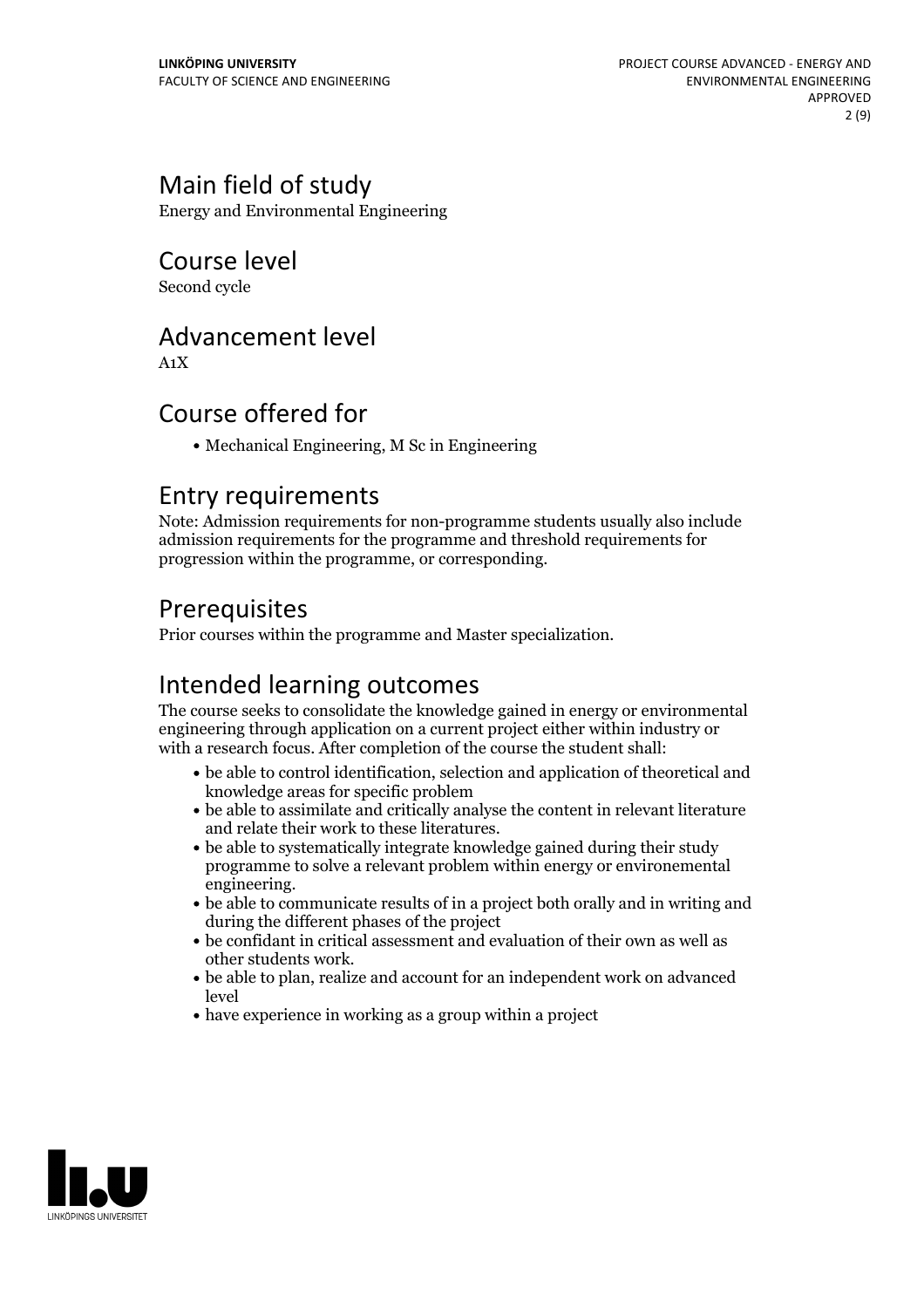### Course content

The course constitutes of a project of reasonable size which is from either an industrial or a research context. The project is finished with a written report and oral presentation.

# Teaching and working methods

The education is given through a supervised project work which is performed in groups. The students are assumed to take a large own responsibility in completing the project work. The course runs over the entire autum semester.

# Examination

PRA1 Project work 12 credits U, 3, 4, 5

### Grades

Four-grade scale, LiU, U, 3, 4, 5

# Other information

#### **About teaching and examination language**

The teaching language is presented in the Overview tab for each course. The examination language relates to the teaching language as follows:

- If teaching language is Swedish, the course as a whole or in large parts, is taught in Swedish. Please note that although teaching language is Swedish, parts of the course could be given in English. Examination language is Swedish.<br>• If teaching language is Swedish/English, the course as a whole will be
- taught in English if students without prior knowledge of the Swedish language participate. Examination language is Swedish or English
- (depending on teaching language).<br>• If teaching language is English, the course as a whole is taught in English.<br>Examination language is English.

#### **Other**

The course is conducted in a manner where both men's and women's

experience and knowledge are made visible and developed. The planning and implementation of <sup>a</sup> course should correspond to the course syllabus. The course evaluation should therefore be conducted with the course syllabus as a starting point.

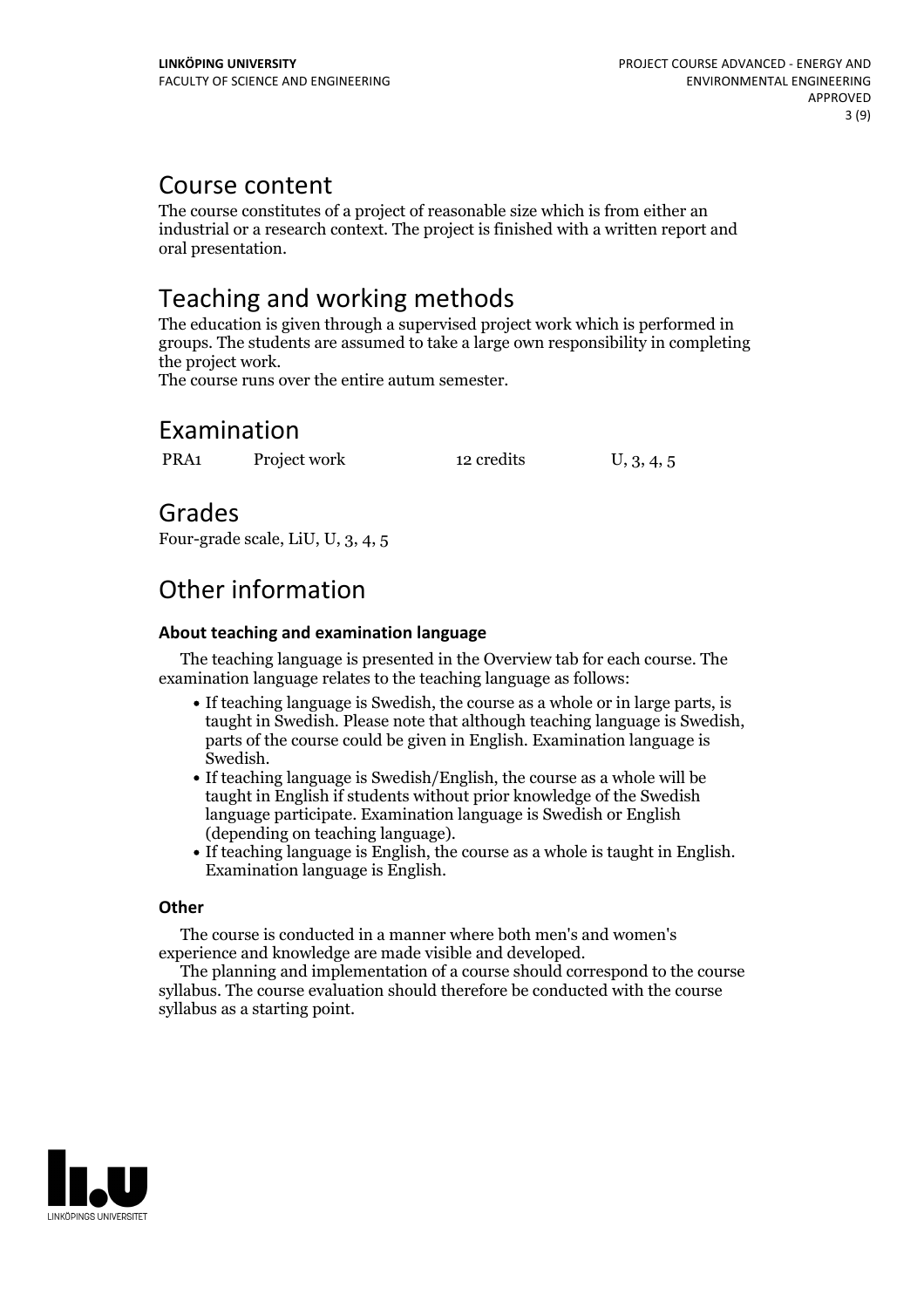### Department

Institutionen för ekonomisk och industriell utveckling

### Director of Studies or equivalent Shahnaz Amiri

# Examiner

Louise Ödlund

# Course website and other links

# Education components

Preliminary scheduled hours: 0 h Recommended self-study hours: 320 h

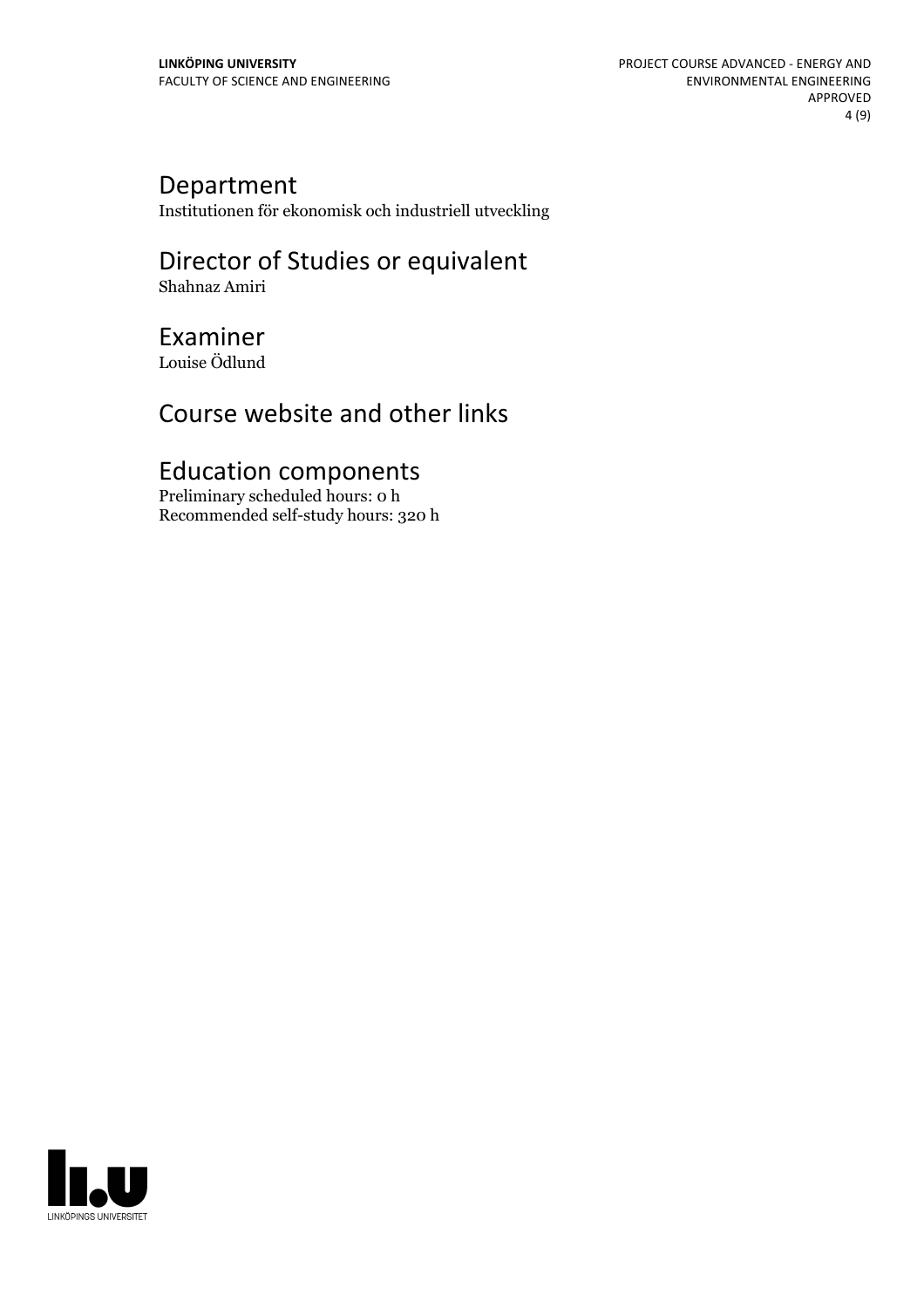# **Common rules**

#### **Course syllabus**

A syllabus must be established for each course. The syllabus specifies the aim and contents of the course, and the prior knowledge that a student must have in order to be able to benefit from the course.

### **Timetabling**

Courses are timetabled after a decision has been made for this course concerning its assignment to a timetable module.

#### **Interrupting a course**

The vice-chancellor's decision concerning regulations for registration, deregistration and reporting results (Dnr LiU-2015-01241) states that interruptions in study are to be recorded in Ladok. Thus, all students who do not participate in a course for which they have registered must record the interruption, such that the registration on the course can be removed. Deregistration from <sup>a</sup> course is carried outusing <sup>a</sup> web-based form: https://www.lith.liu.se/for-studenter/kurskomplettering?l=en.

#### **Cancelled courses**

Courses with few participants (fewer than 10) may be cancelled or organised in a manner that differs from that stated in the course syllabus. The Dean is to deliberate and decide whether a course is to be cancelled or changed from the course syllabus.

#### **Guidelines relatingto examinations and examiners**

For details, see Guidelines for education and examination for first-cycle and second-cycle education at Linköping University, http://styrdokument.liu.se/Regelsamling/VisaBeslut/917592.

An examiner must be employed as a teacher at LiU according to the LiU Regulations for Appointments

(https://styrdokument.liu.se/Regelsamling/VisaBeslut/622784). For courses in second-cycle, the following teachers can be appointed as examiner: Professor (including Adjunct and Visiting Professor), Associate Professor (including Adjunct), Senior Lecturer (including Adjunct and Visiting Senior Lecturer), Research Fellow, or Postdoc. For courses in first-cycle, Assistant Lecturer (including Adjunct and Visiting Assistant Lecturer) can also be appointed as examiner in addition to those listed for second-cycle courses. In exceptional cases, a Part-time Lecturer can also be appointed as an examiner at both first- and second cycle, see Delegation of authority for the Board of Faculty of Science and Engineering.

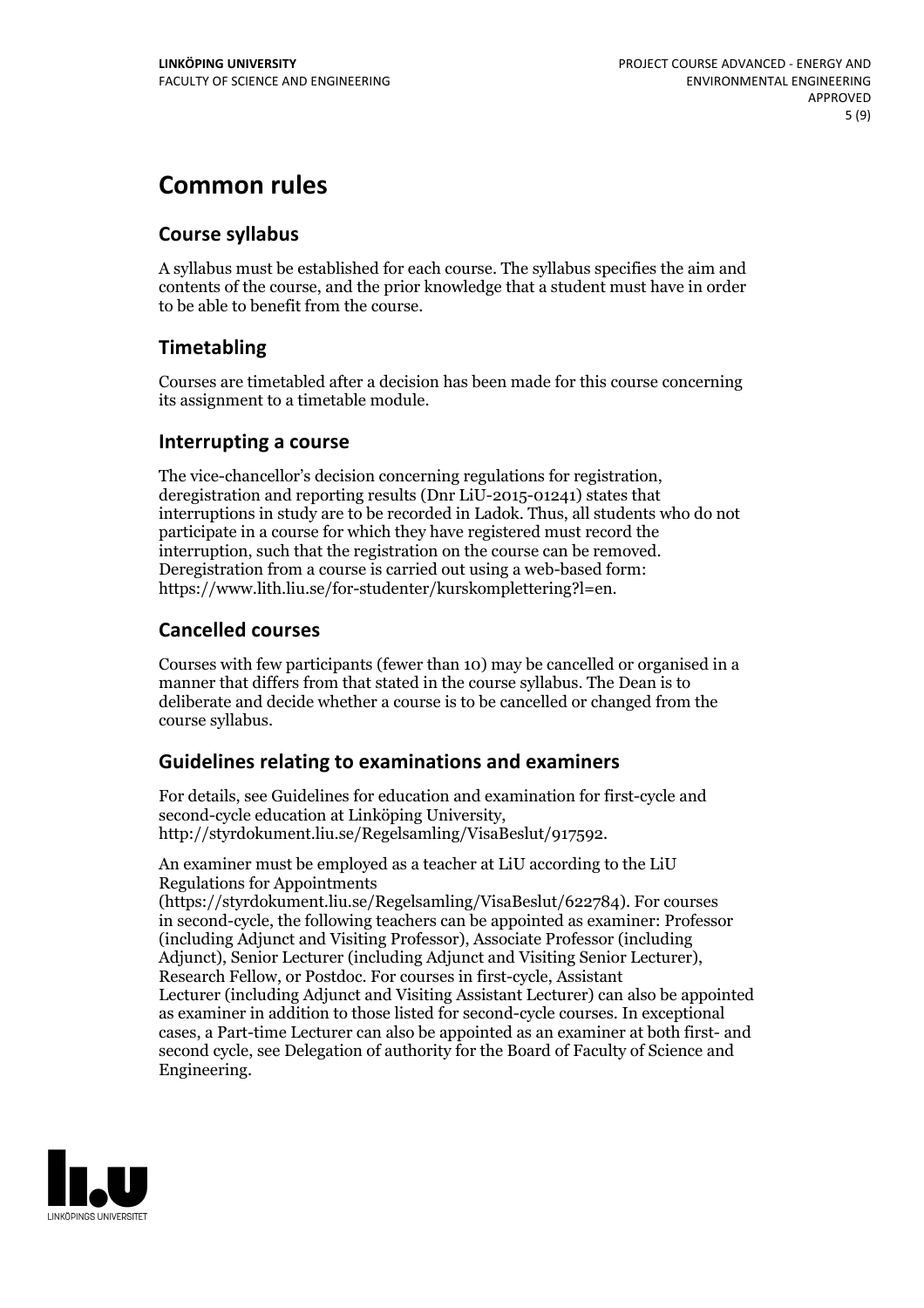#### **Forms of examination**

#### **Examination**

Written and oral examinations are held at least three times a year: once immediately after the end of the course, once in August, and once (usually) in one of the re-examination periods. Examinations held at other times are to follow a decision of the board of studies.

Principles for examination scheduling for courses that follow the study periods:

- courses given in VT1 are examined for the first time in March, with re-examination in June and August
- courses given in VT2 are examined for the first time in May, with re-examination in August and October
- courses given in HT1 are examined for the first time in October, with re-examination in January and August
- courses given in HT2 are examined for the first time in January, with re-examination in March and in August.

The examination schedule is based on the structure of timetable modules, but there may be deviations from this, mainly in the case of courses that are studied and examined for several programmes and in lower grades (i.e. 1 and 2).

Examinations for courses that the board of studies has decided are to be held in alternate years are held three times during the school year in which the course is given according to the principles stated above.

Examinations for courses that are cancelled orrescheduled such that they are not given in one or several years are held three times during the year that immediately follows the course, with examination scheduling that corresponds to the scheduling that was in force before the course was cancelled or rescheduled.

When a course is given for the last time, the regular examination and two re-<br>examinations will be offered. Thereafter, examinations are phased out by offering three examinations during the following academic year at the same times as the examinations in any substitute course. If there is no substitute course, three examinations will be offered during re-examination periods during the following academic year. Other examination times are decided by the board of studies. In all cases above, the examination is also offered one more time during the academic year after the following, unless the board of studies decides otherwise.

If a course is given during several periods of the year (for programmes, or on different occasions for different programmes) the board or boards of studies determine together the scheduling and frequency of re-examination occasions.

#### **Registration for examination**

In order to take an examination, a student must register in advance at the Student Portal during the registration period, which opens 30 days before the date of the examination and closes 10 days before it. Candidates are informed of the location of the examination by email, four days in advance. Students who have not

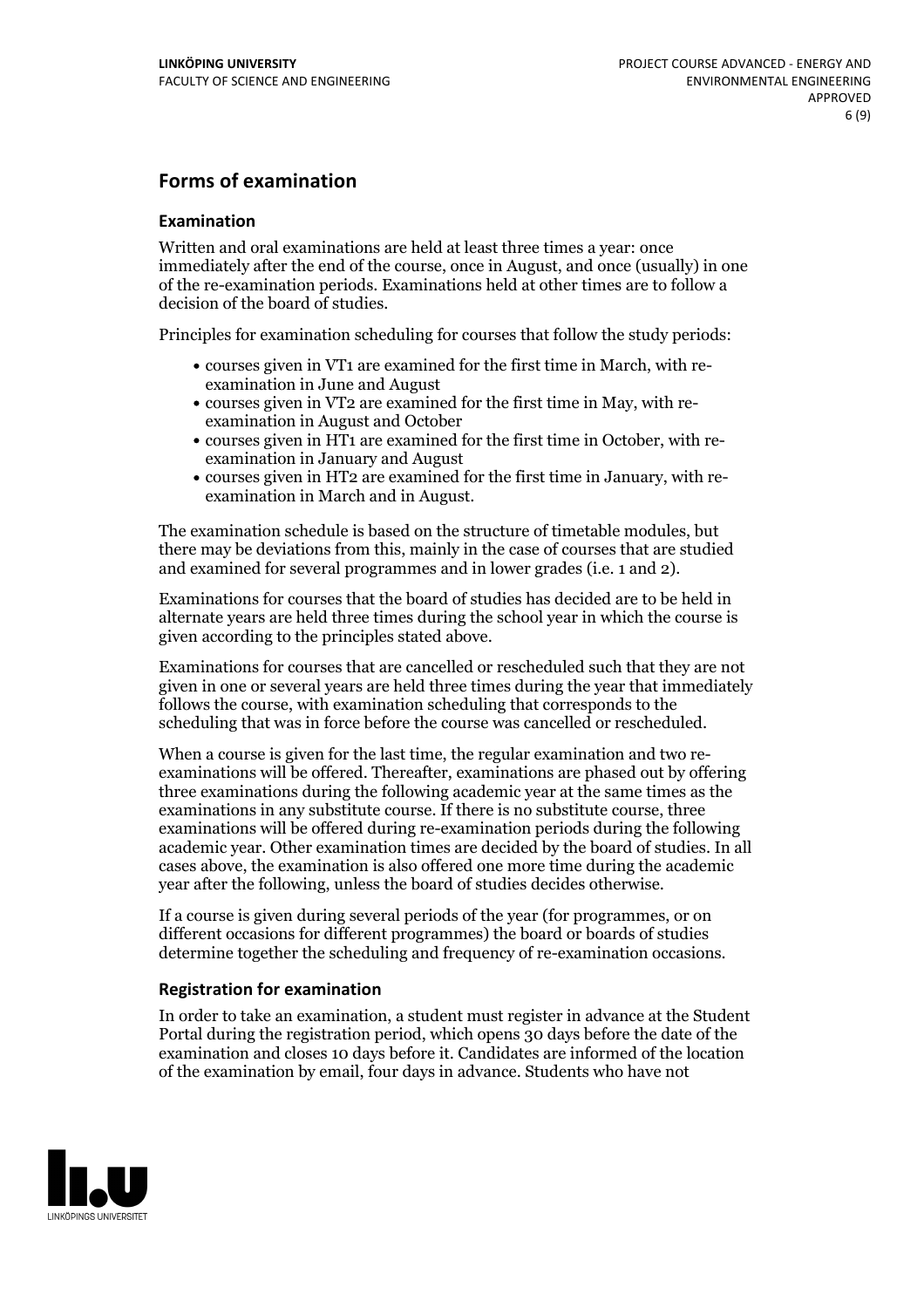registered for an examination run the risk of being refused admittance to the examination, if space is not available.

Symbols used in the examination registration system:

\*\* denotes that the examination is being given for the penultimate time.

\* denotes that the examination is being given for the last time.

#### **Code of conduct for students during examinations**

Details are given in a decision in the university's rule book: http://styrdokument.liu.se/Regelsamling/VisaBeslut/622682.

#### **Retakes for higher grade**

Students at the Institute of Technology at LiU have the right to retake written examinations and computer-based examinations in an attempt to achieve a higher grade. This is valid for all examination components with code "TEN" and "DAT". The same right may not be exercised for other examination components, unless otherwise specified in the course syllabus.

A retake is not possible on courses that are included in an issued degree diploma.

#### **Retakes of other forms of examination**

Regulations concerning retakes of other forms of examination than written examinations and computer-based examinations are given in the LiU guidelines

http://styrdokument.liu.se/Regelsamling/VisaBeslut/917592.

#### **Plagiarism**

For examinations that involve the writing of reports, in cases in which it can be assumed that the student has had access to other sources (such as during project work, writing essays, etc.), the material submitted must be prepared in accordance with principles for acceptable practice when referring to sources (references or quotations for which the source is specified) when the text, images, ideas, data, etc. of other people are used. It is also to be made clear whether the author has reused his or her own text, images, ideas, data, etc. from previous examinations, such as degree projects, project reports, etc. (this is sometimes known as "self- plagiarism").

A failure to specify such sources may be regarded as attempted deception during examination.

#### **Attempts to cheat**

In the event of <sup>a</sup> suspected attempt by <sup>a</sup> student to cheat during an examination, or when study performance is to be assessed as specified in Chapter <sup>10</sup> of the Higher Education Ordinance, the examiner is to report this to the disciplinary board of the university. Possible consequences for the student are suspension from study and a formal warning. More information is available at https://www.student.liu.se/studenttjanster/lagar-regler-rattigheter?l=en.

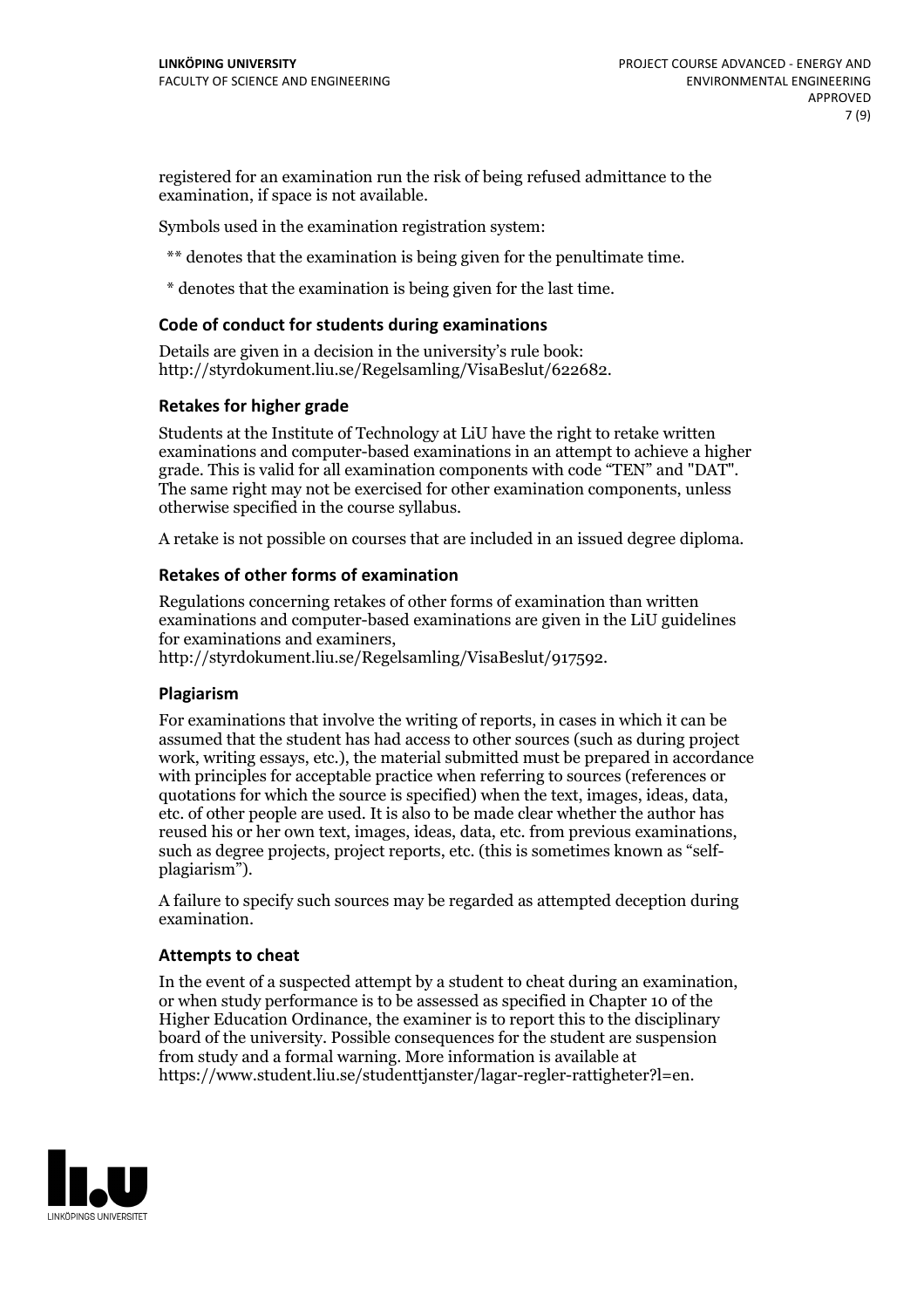#### **Grades**

The grades that are preferably to be used are Fail (U), Pass (3), Pass not without distinction  $(4)$  and Pass with distinction  $(5)$ .

- 1. Grades U, 3, 4, 5 are to be awarded for courses that have written
- examinations. 2. Grades Fail (U) and Pass (G) may be awarded for courses with <sup>a</sup> large degree of practical components such as laboratory work, project work and group work. 3. Grades Fail (U) and Pass (G) are to be used for degree projects and other
- independent work.

#### **Examination components**

- 
- 1. Grades U, 3, 4, <sup>5</sup> are to be awarded for written examinations (TEN). 2. Examination components for which the grades Fail (U) and Pass (G) may be awarded are laboratory work (LAB), project work (PRA), preparatory written examination (KTR), oral examination (MUN), computer-based
- examination (DAT), home assignment (HEM), and assignment (UPG). 3. Students receive grades either Fail (U) or Pass (G) for other examination components in which the examination criteria are satisfied principally through active attendance such as other examination (ANN), tutorial group
- (BAS) or examination item (MOM). 4. Grades Fail (U) and Pass (G) are to be used for the examination components Opposition (OPPO) and Attendance at thesis presentation (AUSK) (i.e. part of the degree project).

For mandatory components, the following applies: If special circumstances prevail, and if it is possible with consideration of the nature ofthe compulsory component, the examiner may decide to replace the compulsory component with another equivalent component. (In accordance with the LiU Guidelines for education and examination for first-cycle and second-cycle education at Linköping University, http://styrdokument.liu.se/Regelsamling/VisaBeslut/917592).

For written examinations, the following applies: If the LiU coordinator for students with disabilities has granted a student the right to an adapted examination for a written examination in an examination hall, the student has the right to it. If the coordinator has instead recommended for the student an adapted examination or alternative form of examination, the examiner may grant this if the examiner assesses that it is possible, based on consideration of the course objectives. (In accordance with the LiU Guidelines for education and examination for first-cycle and second-cycle education at Linköping University, http://styrdokument.liu.se/Regelsamling/VisaBeslut/917592).

The examination results for a student are reported at the relevant department.

### **Regulations (applyto LiU in its entirety)**

The university is a government agency whose operations are regulated by